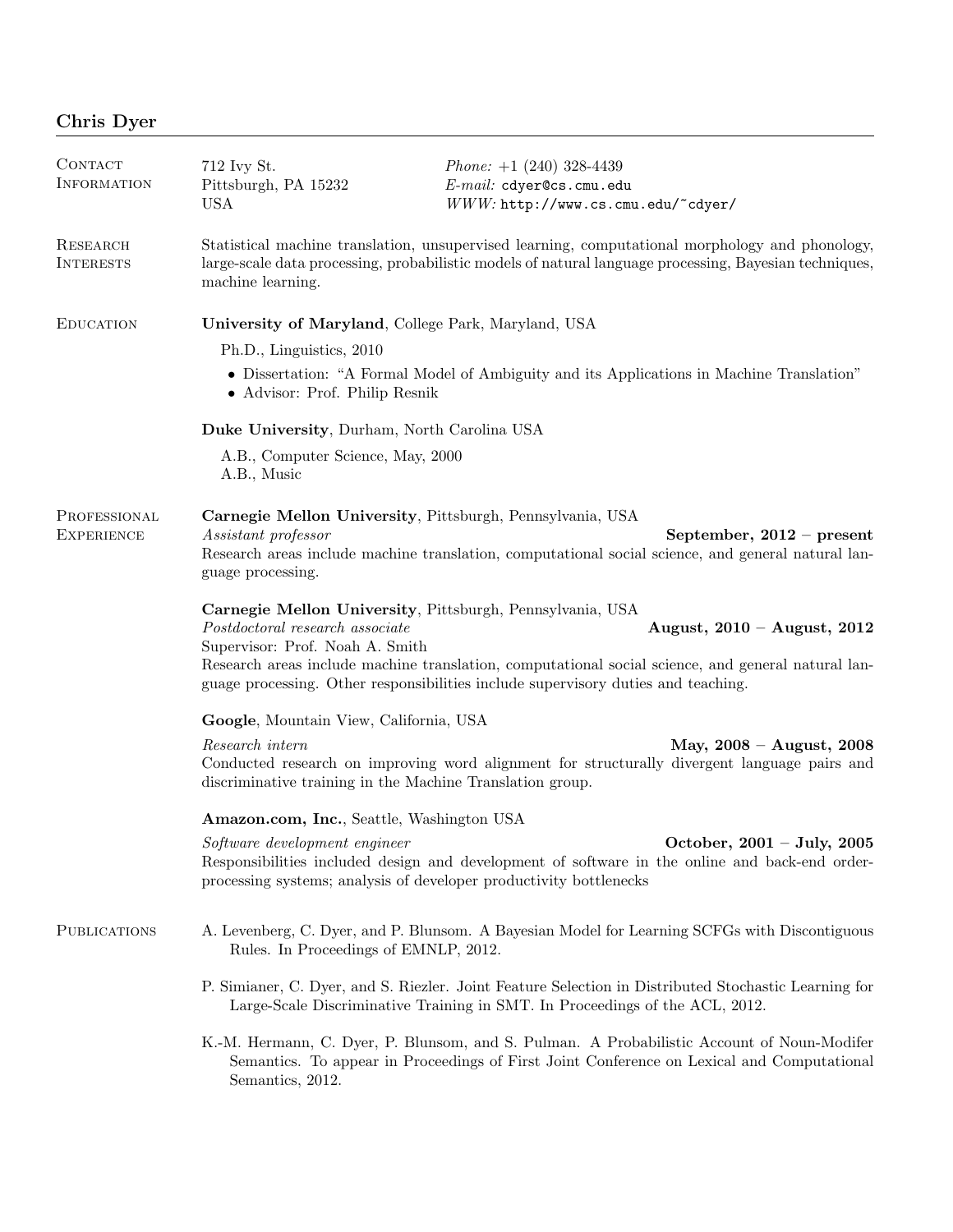- D. Yogatama, M. Heilman, B. O'Connor, C. Dyer, B. Routledge, and N. A. Smith. Predicting a Scientific Community's Response to an Article. In Proceedings of EMNLP, 2011.
- D. Chen, C. Dyer, S. B. Cohen, and N. A. Smith. Unsupervised Bilingual POS Tagging with Markov Random Fields. In Proceedings of the First Workshop on Unsupervised Learning in NLP, 2011.
- C. Dyer, K. Gimpel, J. H. Clark, and N. A. Smith. The CMU-ARK German-English Translation System. In Proceedings of the Sixth Workshop on Machine Translation, 2011.
- J. H. Clark, C. Dyer, A. Lavie, and N. A. Smith. Better Hypothesis Testing for Machine Translation: Controlling for Optimizer Instability. In Proceedings of ACL, 2011.
- C. Dyer, J. H. Clark, A. Lavie, and N. A. Smith. Unsupervised Word Alignment with Arbitrary Features. In Proceedings of ACL, 2011.
- A. Arun, B. Haddow, P. Koehn, A. Lopez, C. Dyer, and P. Blunsom. Monte Carlo techniques for phrase-based translation. In Machine Translation 24(2):103-121, 2010.
- H. Setiawan, C. Dyer, and P. Resnik. Discriminative Word Alignment with a Function Word Reordering Model. In Proceedings of EMNLP, 2010.
- V. Eidelman, C. Dyer, and P. Resnik. The University of Maryland statistical machine translation system for the Fifth Workshop on Machine Translation. In Proceedings of the Association for Computational Linguistics (ACL) Joint Fifth Workshop on Statistical Machine Translation and Metrics MATR, 2010.
- C. Dyer, A. Lopez, J. Ganitkevitch, J. Weese, F. Ture, P. Blunsom, H. Setiawan, V. Eidelman, and P. Resnik. cdec: A Decoder, Alignment, and Learning Framework for Finite-State and Context-Free Translation Models. In Proceedings of ACL, 2010.
- C. Dyer. Two monolingual parses are better than one (synchronous parse). In Proceedings of NAACL, Los Angeles, 2010.
- C. Dyer and P. Resnik. Context free reordering, finite-state translation. In Proceedings of NAACL, Los Angeles, 2010.
- J. Lin and C. Dyer. Data-intensive text processing with MapReduce. Synthesis Lectures on Human Language Technologies. Morgan & Claypool Publishers. 2010.
- P. Blunsom, T. Cohn, C. Dyer, and M. Osborne. A Gibbs sampler for phrasal synchronous grammar induction. In Proceedings of ACL, 2009.
- S. Kumar, W. Macherey, C. Dyer, and F. Och. Efficient minimum error rate training and minimum Bayes-risk decoding for translation hypergraphs and lattices. In Proceedings of ACL, 2009.
- C. Dyer. Using a maximum entropy model to build segmentation lattices for MT. In Proceedings of NAACL, 2009.
- A. Arun, C. Dyer, B. Haddow, A. Lopez, P. Blunsom, and P. Koehn. Monte Carlo inference and maximization for phrase-based translation. In Proceedings of CoNLL, 2009.
- C. Dyer, H. Setiawan, Y. Marton, and P. Resnik. The University of Maryland Statistical Machine Translation System for the Third Workshop on Machine Translation. In Proceedings of the Fourth Workshop on Statistical Machine Translation (WMT), 2009.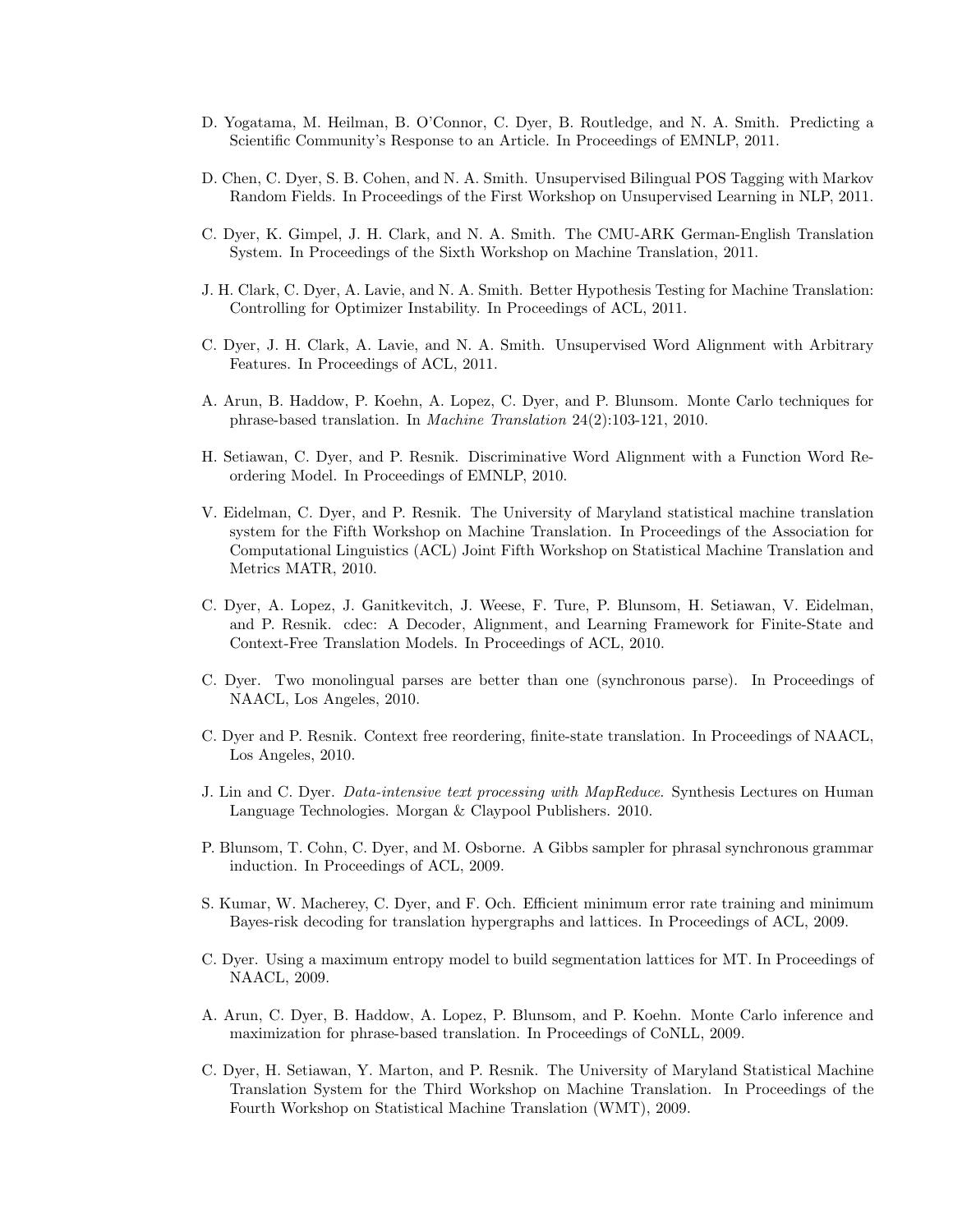- Z. Li, C. Callison-Burch, C. Dyer, J. Ganitkevitch, S. Khudanpur, L. Schwartz, W. Thornton, J. Weese, and O. Zaidan. 2009. Joshua: Open Source Toolkit for Parsing-based Machine Translation. In Proceedings of the Fourth Workshop on Statistical Machine Translation (WMT), 2009.
- C. Dyer, A. Cordova, A. Mont, and J. Lin. Fast, Cheap, and Easy: Construction of Statistical Machine Translation Models with MapReduce. In Proceedings of the Third Workshop on Statistical Machine Translation (WMT), 2008.
- C. Dyer, S. Muresan, and P. Resnik. Generalizing Word Lattice Translation. In Proceedings of ACL, 2008.
- C. Dyer. The University of Maryland Translation System for IWSLT 2007. In Proceedings of the International Workshop on Spoken Language Translation (IWSLT), 2007.
- C. Dyer. The 'noiser channel': Translation from morphologically complex languages. In Proceedings of the Second Workshop on Statistical Machine Translation (WMT), 2007.
- P. Koehn, H. Hoang, A. Birch, C. Callison-Burch, M. Federico, N. Bertoldi, B. Cowan, W. Shen, C. Moran, R. Zens, C. Dyer, O. Bojar, A. Constantin and E. Herbst. Moses: Open Source Toolkit for Statistical Machine Translation. In Proceedings of ACL, 2007.
- A. Omaki, C. Dyer, S. Malhotra, J. Sprouse, J. Lidz, and C. Phillips. The time-course of anaphoric processing and syntactic reconstruction. Presented at CUNY Sentence Processing Conference, 2007.
- Other talks C. Dyer. Generate-and-Test Models for Alignment and Machine Translation. Presented at ISI / USC, Marina del Rey, CA. December, 2011.
	- C. Dyer. Statistical Translation as Constrained Optimization. Presented at University College, London. December, 2011.
	- C. Dyer. Using MapReduce to Learn Language and Translation at Scale. Presented at the University of Texas, Austin. December, 2011.
	- C. Dyer. Statistical Translation as Constrained Optimization. Presented at the University of Texas, Austin. December, 2011.
	- C. Dyer. Introduction to Statistical Machine Translation. Presented at the 6th MT Marathon, Trento Italy. September, 2011.
	- C. Dyer. Unsupervised Undirected Models for Word Alignment and Part of Speech Induction. Presented at the Gatsby Computational Neuroscience Unit, University College London, London, UK. September, 2011.
	- C. Dyer. Introduction to Statistical Machine Translation. Presented at Johns Hopkins University Center for Language and Speech Processing Summer School. June, 2011.
	- C. Dyer. Integrating Morphology in Probabilistic Translation Models. Presented at the Workshop on Machine Translation in Morphologically Rich Languages. Haifa, Israel, January, 2011.
	- C. Dyer. Scaling NLP and MT with MapReduce. Presented at Raytheon BBN Technologies, Cambridge, MA, November, 2010.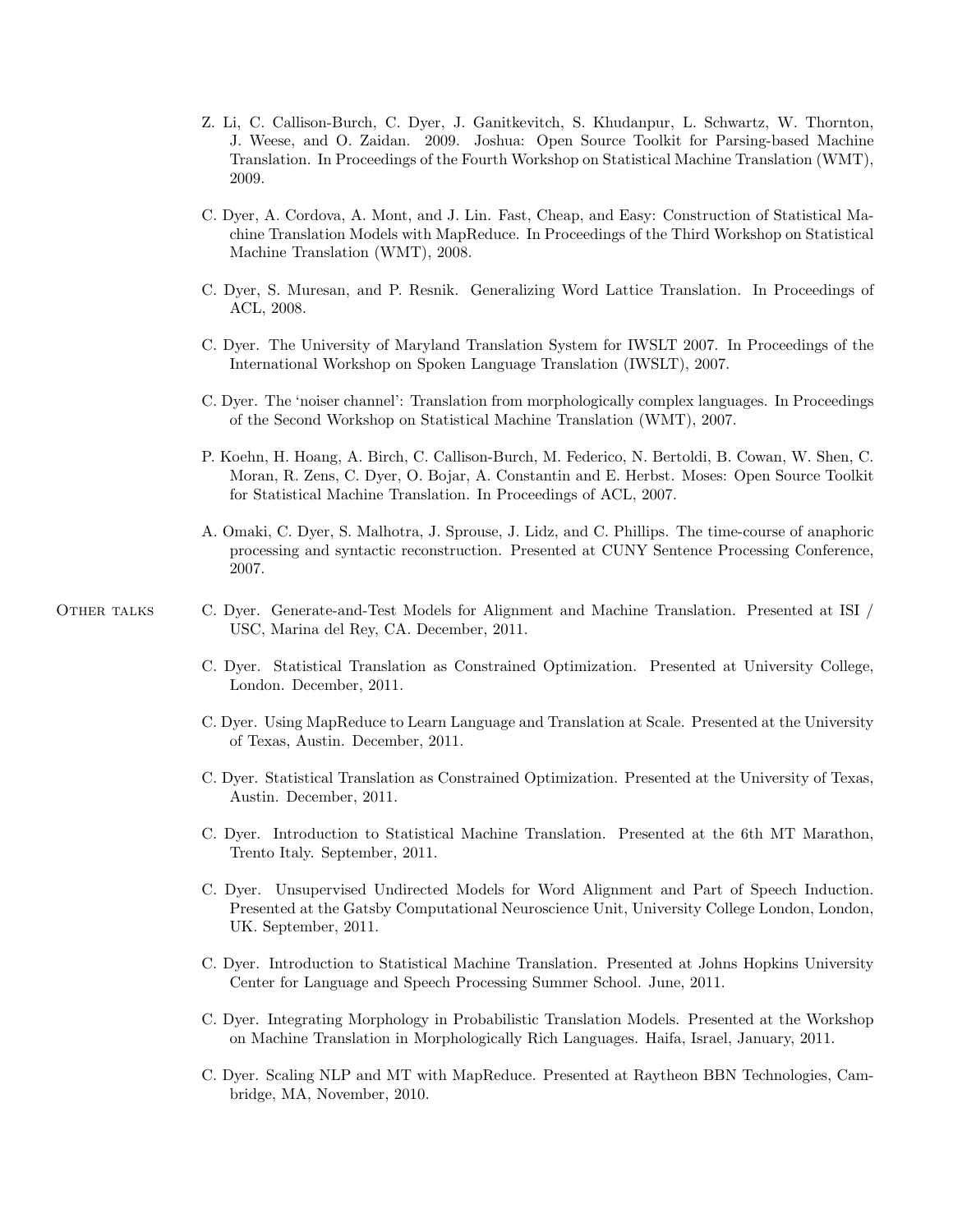- C. Dyer and O. Bojar. Syntax in machine translation. Invited talk at the 4th MT Marathon, Dublin, Ireland, January 2010.
- C. Dyer. Improving machine translation by propagating uncertainty. Presented at the Carnegie Mellon University School of Computer Science, October 2009.
- C. Dyer. Improving machine translation by propagating uncertainty. Presented at the Center for Language and Speec Processing (CLSP) Colloquium at The Johns Hopkins University, September 2009.
- C. Dyer. Improving machine translation by propagating uncertainty. Presented at the IBM TJ Watson Research Center, Yorktown Heights, NY, August 2009.
- J. Lin and C. Dyer. Data-Intensive Text Processing with MapReduce. Tutorial presented at the North American Chapter of the Association for Computational Linguistics - Human Language Technologies (NAACL HLT) 2009 Conference.
- C. Dyer. Fast word alignment and phrase-table construction with Hadoop. Presented at Carnegie Mellon University, Pittsburgh, Pennsylvania, April 2008.
- C. Dyer. Decoder guided backoff: using word lattices to improve translation from morphologically complex languages. Presented at the MT Marathon, Edinburgh University, April 2007.
- C. Dyer and P. Resnik. Confusion network decoding in Hiero. Presented by P. Resnik at GALE 2007 PI Meeting, San Fransisco, March 2007.
- C. Dyer and J. Lin. Computing in the Clouds: Applications of MapReduce in "Web-Scale" Information Processing. Presented at the University of Maryland CLIP Colloquium, October 17, 2007.
- C. Dyer. Decoder guided backoff: using word lattices to improve translation from morphologically complex languages. Presented at the MT Marathon, Edinburgh University, April 2007.
- C. Dyer and P. Resnik. Confusion network decoding in Hiero. Presented by P. Resnik at GALE 2007 PI Meeting, San Fransisco, March 2007.
- C. Dyer. The Syntax of Tonal Music, Syntax Lunch Talk, University of Maryland, October 2006.

## GRANTS N. A. Smith and C. Dyer. Probabilistic Models for Recovering Latent Structure in Natural Language from Text. NSF TeraGrid grant TG-DBS110003 for 627,600 CPU hours, 2010.

SOFTWARE cdec open source decoder and training platform for statistical machine translation and other structured prediction models. http://cdec-decoder.org/

- Honors and **AWARDS** JHU Summer Workshop Participant, Summer, 2010 JHU Summer Workshop Participant, Summer, 2006 University Fellowship, University of Maryland, 2005–2006 Fulbright Scholar, Technical University, Berlin, Germany, 2000–2001 Phi Beta Kappa, Duke University, 2000 Louis Sudler Prize in the Arts, Duke University, 2000 Horace Trumbauer Engineering Scholarship, Duke University, 1997
- Service Grant reviewing: National Science Foundation (NSF; 2010), Netherlands Organisation for Scientific